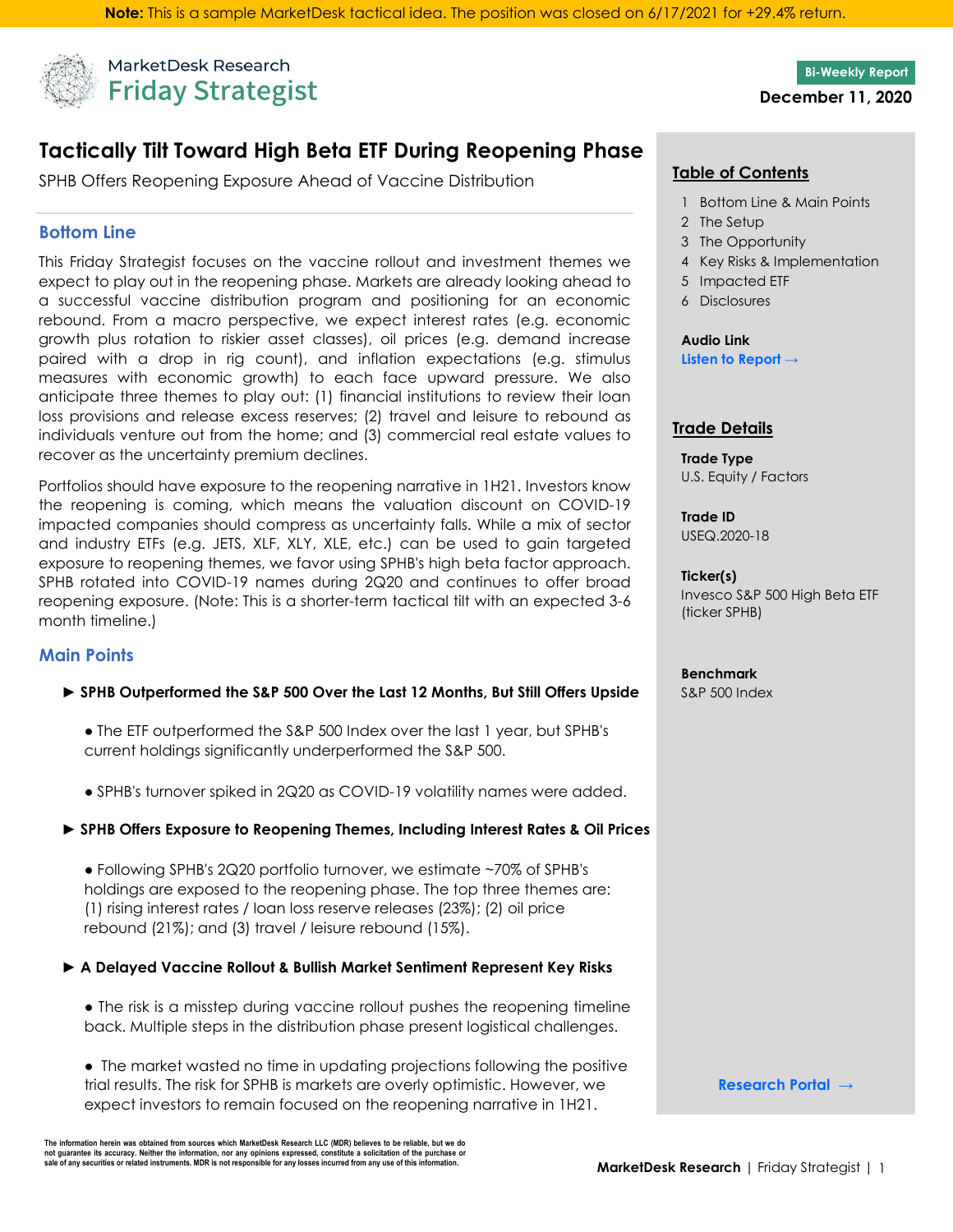## **SPHB Turnover Spikes as ETF Rotates to COVID-19 Names**



*Source: MarketDesk Research. Note: All performance indexed to 100 1-year ago.*



*Source: MarketDesk Research*

**The Setup**

#### **Figure 3: Historical Beta for SPHB Holdings — At A Decade Low**



Source: MarketDesk Research. **Note:** *SPHB weights holdings based on their last 12 Clarifolders and the reopening.*<br>Property's bata The blue line shows the portfolio's average beta for the months 12 to **leveraged to th** *month's beta. The blue line shows the portfolio's average beta for the months -12 to - 36 prior to inclusion to SPHB.*

#### **SPHB Outperforms S&P 500 Over Last 12 Months but Still Offers Upside …**

● Figure 1 charts two SPHB performance lines against the S&P 500 Index (grey dashed line). The navy line represents SPHB's 1 year performance. The light blue performance line assumes you held SPHB's current holdings over the past 1 year. The 'SPHB ETF' outperformed the S&P 500 Index over the last 1 year, but SPHB's current holdings significantly underperformed the S&P 500.

● There is a difference between the performance of SPHB (e.g. the ETF) and its current holdings. Similar to other factor ETFs, SPHB's portfolio exposure can shift dramatically. While SPHB itself outperformed the S&P 500 over the last 1 year, its current holdings still offer upside potential.

#### **SPHB Portfolio Turnover Spiked in 2Q20 As COVID-19 Volatility Names Were Added …**

● Figure 2 graphs SPHB's quarterly portfolio turnover for the last 5 years. In an average quarter, SPHB turns over 19 of its ~100 holdings. However, SPHB's turnover spiked to 44 securities in 2Q20 as market volatility spiked amid COVID-19.

● SPHB's emphasis on high beta stocks means volatility events can materially alter the ETF's portfolio exposure. For example, AMZN, MSFT, and NFLX were each SPHB holdings as of 12/31/2019 as the ETF captured Tech's upside beta in 2019. That all changed in 2020 as high beta now signals negative exposure to COVID-19. As a result, today's SPHB is tied to COVID-19's Spring 2020 downside beta and the reopening phase.

#### **Historical Volatility of Current SPHB Holdings is Lower than Average …**

● Figure 3 charts SPHB holdings' volatility before they were added to the ETF. From a methodology perspective, SPHB holdings are selected based on their last 12 months beta. The light blue line represents the average beta for SPHB's holdings in months -12 to -36 (e.g. the two years before the 1 year beta reading that led to SPHB inclusion).

● Beta measures a security's volatility against the broad market. Investors use it to judge downside risk. The historical beta of today's SPHB holdings is at a decade low. Our view is a large percentage of SPHB's current holdings are only in the ETF due to COVID-19 volatility. As the vaccine is distributed, we believe SPHB's current exposure is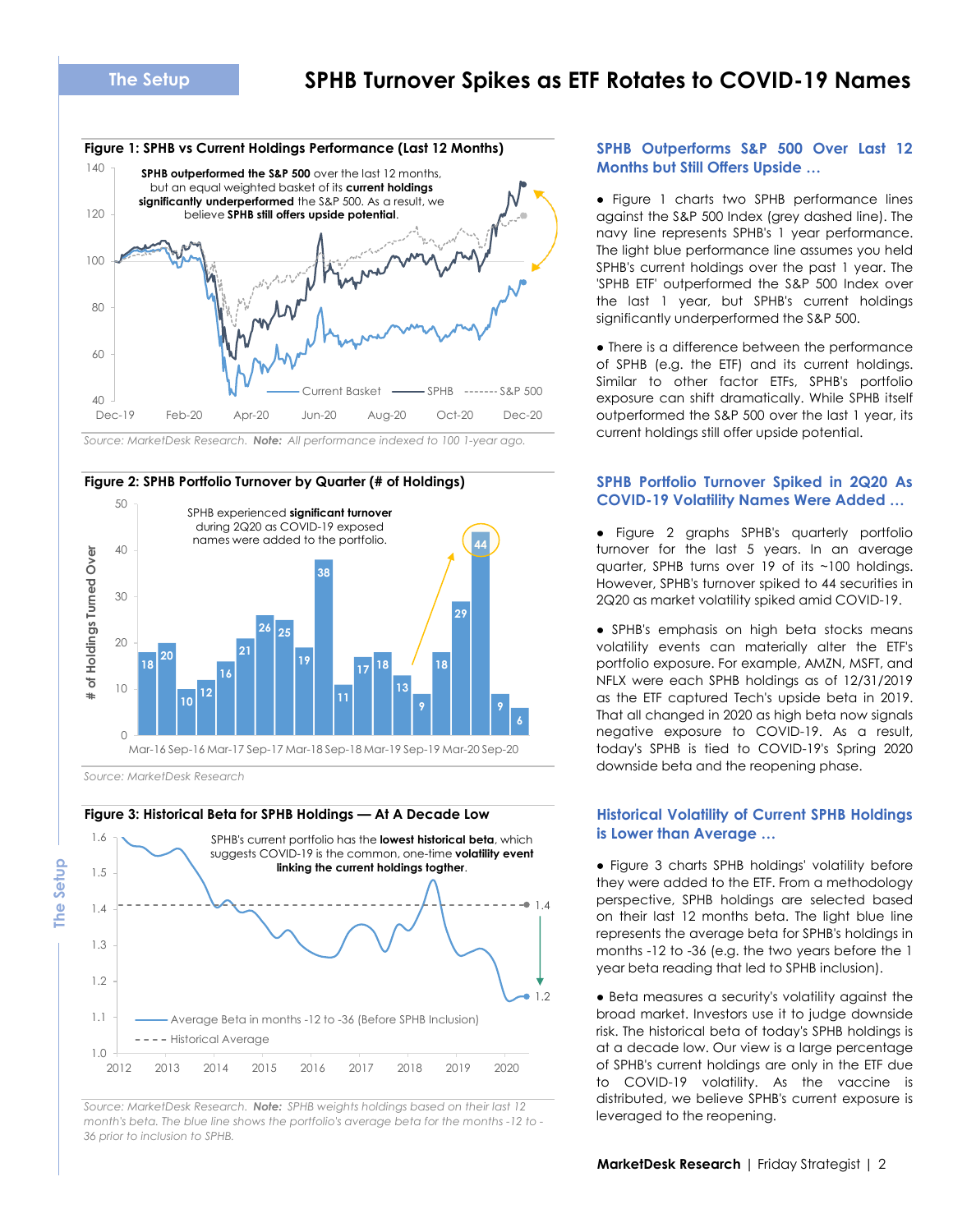#### **Figure 4: SPHB's % Exposure to COVID-19 Reopening Themes**



*Source: MarketDesk Research*

The Opportunity

#### **Figure 5: 10 Year U.S. Treasury Rate (Last 12 Months)**



*Source: MarketDesk Research, U.S. Department of the Treasury*



*Source: MarketDesk Research, Baker Hughes, U.S. Department of Energy*

#### **SPHB Offers Exposure to Major Reopening Themes …**

● Our team sorted through SPHB's current holdings and grouped them into various reopening themes. The table in Figure 4 shows the current breakdown. The top three exposures are: (1) rising interest rates / loan loss reserve releases in the Financials sector; (2) oil demand rebound in the Energy Sector; and (3) travel and leisure rebound in the Consumer Discretionary and Industrials sectors. SPHB also offers marginal exposure to rising inflation expectations / USD weakening in the Materials sector, as well as commercial real estate property valuations in the Real Estate sector. We estimate SPHB's total reopening exposure at ~70%.

#### **10 Year U.S. Treasury Rate Drifts Higher During 2H20 …**

● Figure 5 charts the 10 year U.S. Treasury (UST) yield over the last 12 months. The Federal Reserve cut the federal funds rate to 0-0.25% in March 2020 to support credit markets. The 10 year UST yield touched a low of 0.51% on 8/4/2020. It now sits at 0.93% after drifting higher in recent months.

● Rising interest rates is one of two macro themes we would invest in during reopening. Interest rates should face continued upward pressure as the economy reopens and investors rotate into riskier assets. Financials benefit from a steeper yield curve. In addition, banks and other lenders will review their loan loss provisions and could release excess reserves in the months ahead.

#### **Oil Production Down Sharply as Drilling Rig Count Plunges …**

● Figure 6 charts the Baker Hughes Rig Count against world oil production. Rig count and oil production both plunged during COVID-19 as oil demand collapsed. However, both rig count and oil production crept higher in recent months as restrictions were gradually lifted.

● Rising oil prices is the second macro theme we would invest in during reopening. Oil demand should rise as individuals venture out of their homes and the economy reopens. While we are bearish on the oil industry longer-term, we believe the reopening will put upward pressure on oil prices. As a result, we favor tactically increasing Energy exposure for 1Q21 and into early 2Q21.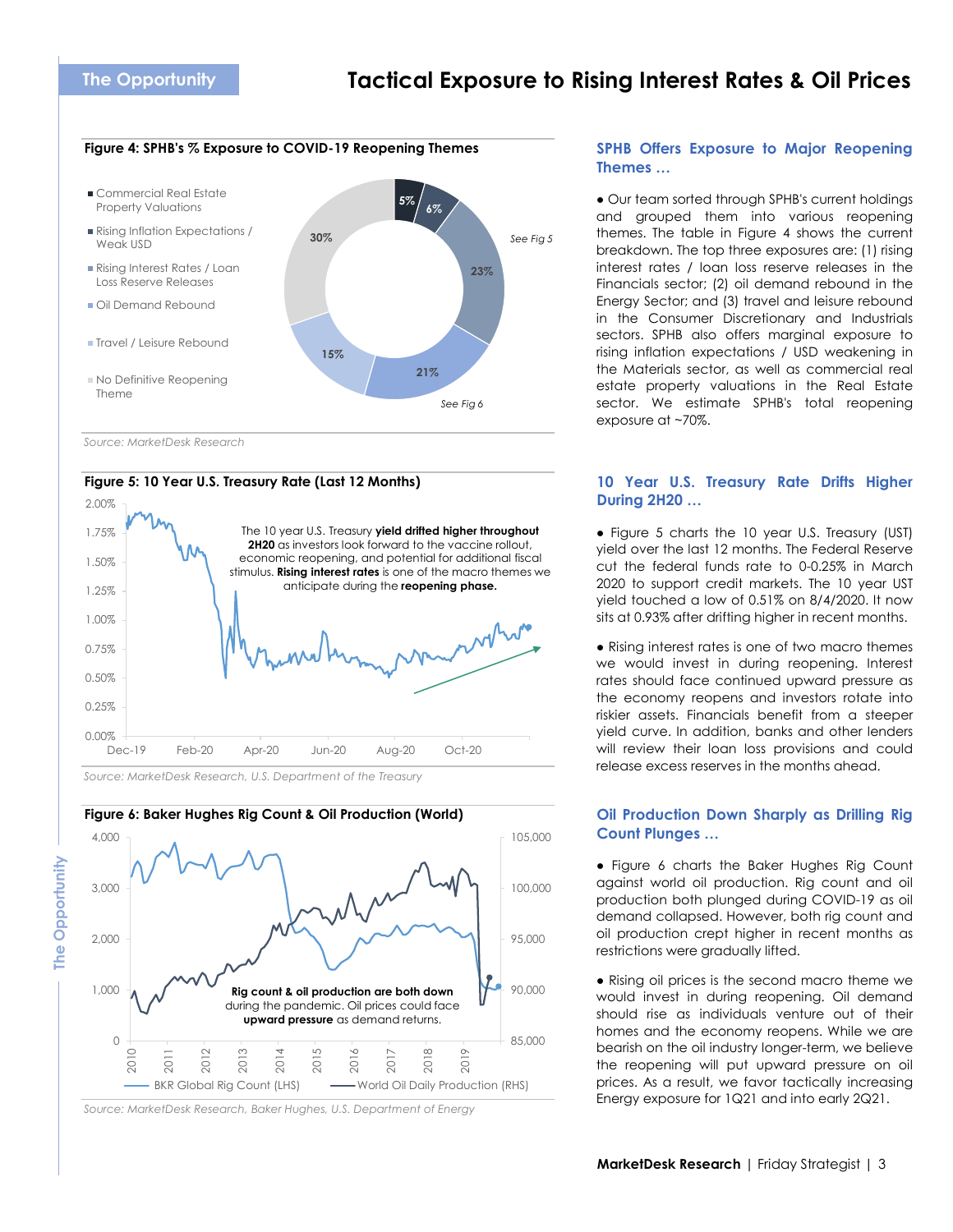# **Vaccine Distribution & Market Sentiment**

#### **Key Risks — Vaccine Distribution & Bullish Market Sentiment …**

**There are two risks to tactically using the high beta ETF as a reopening proxy.** While recent vaccine trials represent a tangible step toward reopening the economy, vaccine distribution will be a formidable task. High beta companies will be negatively impacted if distribution is delayed, case counts surge, and/or restrictions remain in place. From a sentiment perspective, investors appear overly bullish right now as they look forward to a successful vaccine rollout.

**#1 Delayed Vaccine Rollout / Distribution Challenges:** The companies most exposed to COVID-19 experienced volatility surges as businesses closed and restrictions were implemented during 1H20. The high beta factor zeroed in on the volatility surges, and Figure 2 shows SPHB's 2Q20 turnover spiked as a result. Publicly traded airlines and cruise lines, industries that were both hobbled by travel restrictions, were added to SPHB. Banks exposed to the Fed's interest rate cut and rising loan loss provisions, as well as oil drillers exposed to collapsing oil demand and weak oil prices, were also added to SPHB. As a result, today's high beta factor is overweight the companies most negatively impacted by COVID-19.

With a large percentage of SPHB's holdings selected based on COVID-19 volatility, SPHB is highly correlated to a successful vaccine rollout. This makes SPHB an attractive reopening proxy. However, SPHB's reopening exposure is a potential double-edged sword due to current holdings' dependence on a successful reopening.

The risk is a misstep during vaccine rollout pushes the reopening timeline back. Numerous steps during the distribution phase present logistical challenges. Mass production, transportation requiring dry ice, and encouraging citizens to receive the vaccine must all be accomplished. It will require a coordinated global response the likes of which has not been attempted in recent history. If the vaccine rollout breaks down at any point along the distribution chain, reopening will be delayed and SPHB's holdings will be adversely impacted.

**#2 Bullish Market Sentiment:** Three separate trials announced positive vaccine results in November. Pharmaceutical researchers' ability to compress what is normally a multi-year drug discovery timeline into 6 months is an amazing feat. The market wasted no time in updating projections following the positive vaccine trial results. Economic growth is forecasted to pick up. Inflation expectations are rising. Interest rates continue to drift higher. The message is clear -- investors are already factoring in a successful distribution effort with limited roadblocks. SPHB surged almost 15% over the 1 month period starting 11/9/2020.

The risk for SPHB is markets are overly optimistic. It could be months before the economy starts to feel the impact of the vaccine rollout. Any number of negative catalysts could occur between now and then, including the ongoing COVID-19 surge, restrictions remaining in place, and the previously mentioned delayed vaccine rollout. SPHB could succumb to weakened market sentiment. While this represents an unquantifiable risk, it is a risk we are willing to take on during the reopening phase. Investors can see the light at the end of the tunnel, and we expect them to remain focused on the vaccine rollout during 1H21. We believe portfolios need exposure to the reopening narrative.

#### **Trade Implementation — High Beta ETF to Gain Cross Sector Exposure to COVID-19 Volatility Companies**

**This tactical position is about gaining exposure to the vaccine rollout and macroeconomic themes associated with the reopening (e.g. interest rates, oil prices, etc.).** Our preference is to gain exposure via one ETF rather than actively trying to pick a handful of airlines, cruise lines, banks, and oil drillers.

The high beta factor is an attractive reopening proxy despite the negative connotations around high beta stocks. After the 2Q20 rebalance, the high beta factor is highly correlated to COVID-19, which suggests it will be positively benefitted by the reopening phase and vaccine rollout.

The timeframe for this tactical position is in the 3-6 month range. We expect most of the positive reopening bump (e.g. additional stimulus, vaccine rollout, business reopenings) to occur in 1Q21 and early 2Q21. While we believe the rally could continue into 2H21, there is a chance the risk / reward setup will be less favorable at that point. We envision rotating to a lower beta, less risky reopening proxy as the trade evolves.

#### **Refer to page 5 for our preferred high beta ETF.**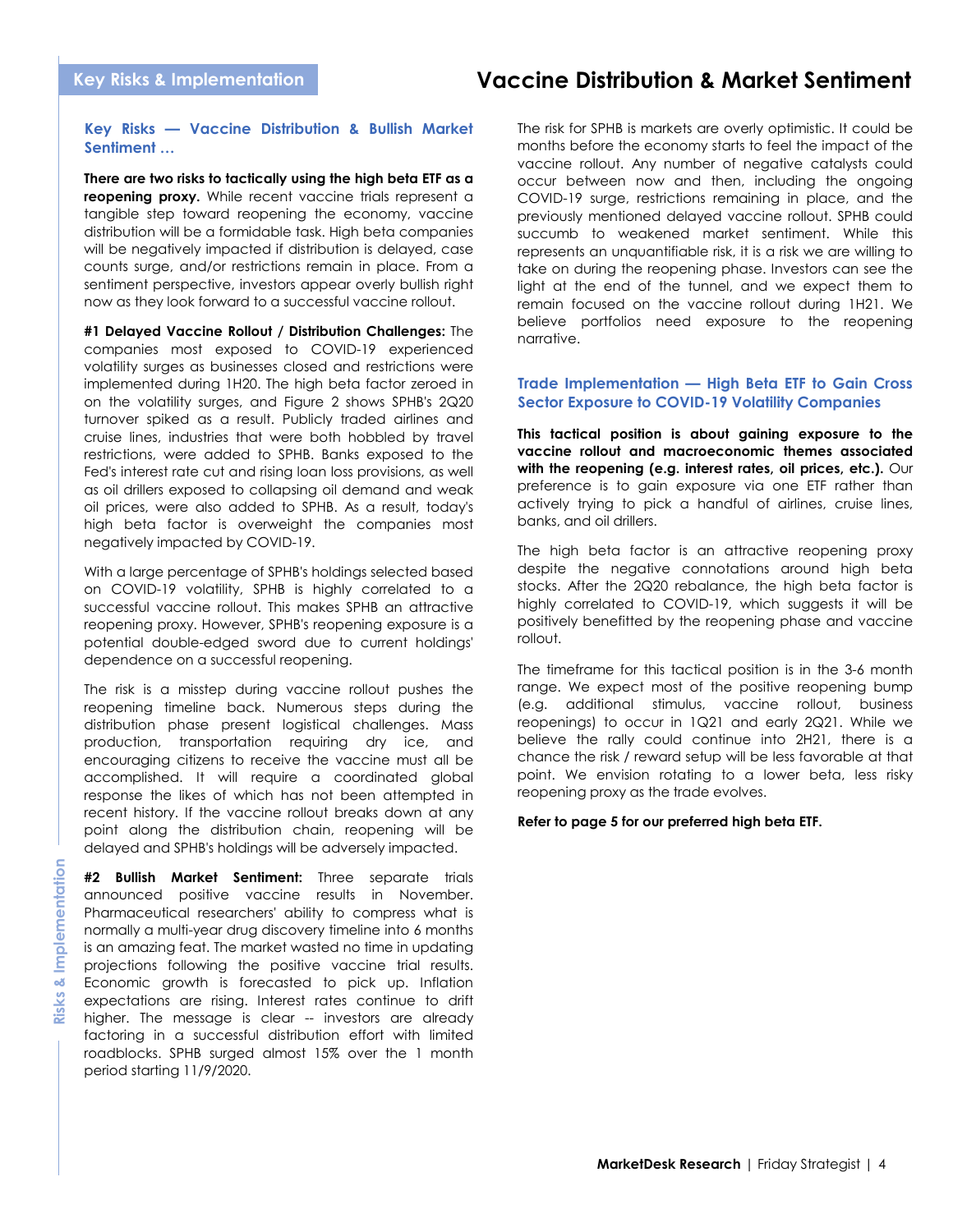| <b>Impacted ETF</b>              |                                         |                             | <b>Impacted ETFs</b>                                                                                                                                                                         |
|----------------------------------|-----------------------------------------|-----------------------------|----------------------------------------------------------------------------------------------------------------------------------------------------------------------------------------------|
|                                  |                                         |                             |                                                                                                                                                                                              |
| Figure 7: Selected High Beta ETF |                                         |                             |                                                                                                                                                                                              |
| <b>Ticker</b>                    | Company                                 | <b>YTD</b><br><b>Return</b> | <b>Notes / Rationale</b>                                                                                                                                                                     |
| <b>SPHB</b>                      | Invesco S&P 500 High<br><b>Beta ETF</b> | 22.8%                       | Highly correlated to COVID-19 reopening phase & vaccine rollout; Reopening<br>themes include rising interest rates, rebounding oil prices, & travel & leisure rebound<br>(Refer to Figure 4) |

*Source: MarketDesk Research. Note: The benchmark for this tactical opportunity is the S&P 500 Index (SPY).*